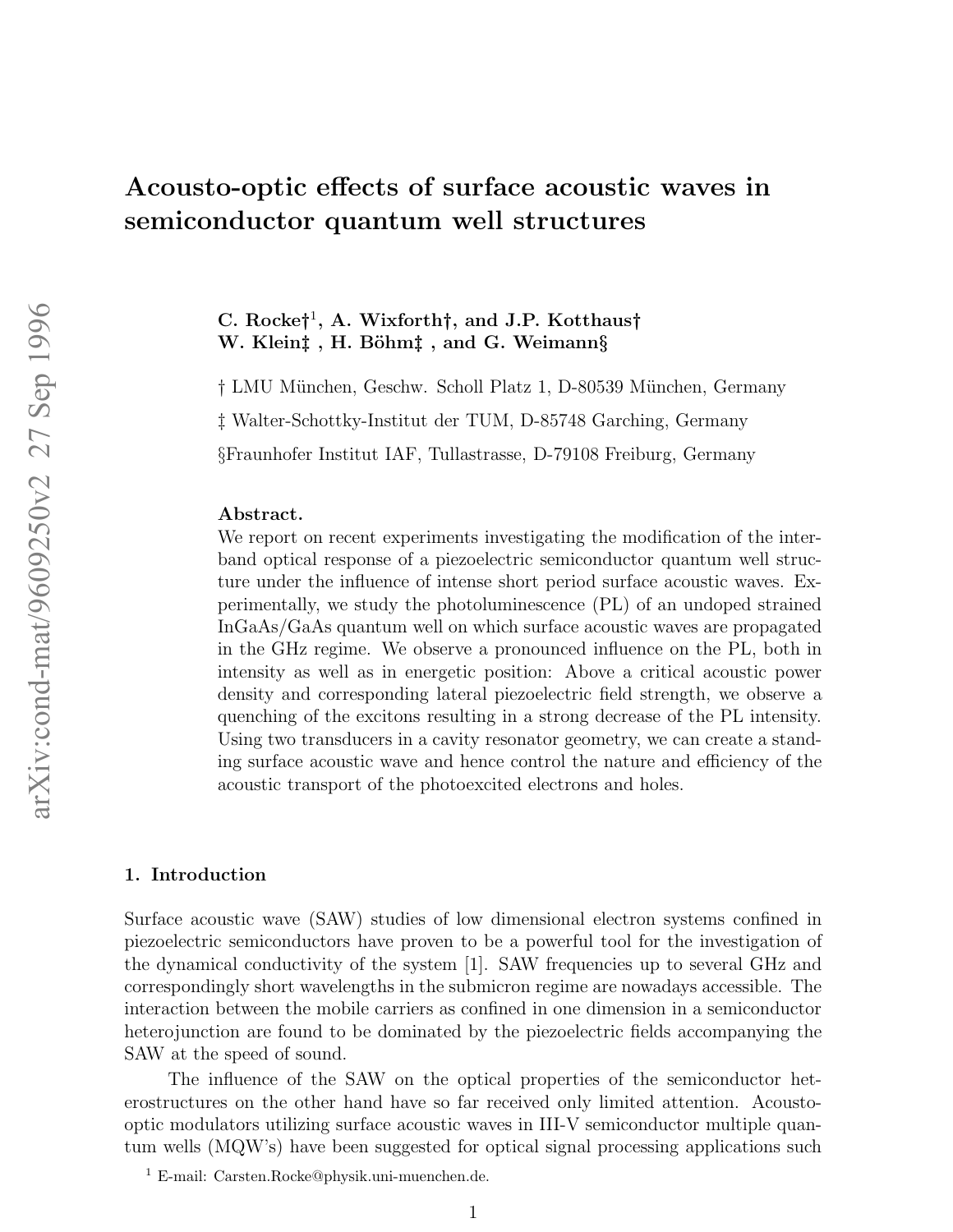Figure 1. Photoluminescence spectra of a single 10nm wide InGaAs/GaAs QW structure for different applied SAW powers. The laser excitation intensity was  $10 \text{mW/cm}^2$  at an energy of 1.49 eV.

as electrically addressable spatial light modulators [\[2](#page-3-0)]. There, the electric fields generated by the SAW in the piezoelectric material modulate the optical properties via the quantum confined Stark effect (QCSE). In addition, deformation potential coupling of the SAW-related strain fields may have pronounced effects on the optical properties as has recently been shown theoretically by Smith et al.[[3\]](#page-3-0).

#### 2. Experimental results

We investigate the low-temperature photoluminescence of a single undoped 10nm wide InGaAs/GaAs QW under the influence of intense surface sound waves in the GHz regime. On both ends of the sample several lithographically defined interdigital transducers (IDT) operating at different frequencies are fabricated by successively evaporating NiCr and Al directly on the surface. The interdigital electrode spacing establishes the fundamental acoustic wavelength  $\lambda_0$  and frequency  $f_0$  by  $f_0 = v/\lambda_0$ , where v is the sound velocity. The SAW is launched by the application of a HF signal at the fundamental or harmonic frequency to one of these IDT. A tunable Titanium-Sapphire laser is used for the optical excitation and the PL signal is detected using a triple grating spectrometer.

Figure 1 shows PL spectra at  $T=4K$  for several SAW powers. As the acoustic intensity is increased, the excitonic transition is shifted to slightly higher energies and finally quenched. We attribute this effect to the vertical  $E_v$  and lateral  $E_l$  electric fields generated by the SAW. For the highest acoustic power of  $P_1 = 13.5$  dBm (22.4 mW) electric fields as high as  $E_l = 8 \text{ kV/cm}$  and  $E_v = 10 \text{ kV/cm}$  are achieved, resulting in a carrier escape via tunneling and field-ionization of the excitons. Recent related studies using statically imposed lateral electric fields on the same wafer also showed a decrease of the PL-intensity reflecting the field ionization and a similar blue shift for comparable electric fields. [\[4\]](#page-3-0).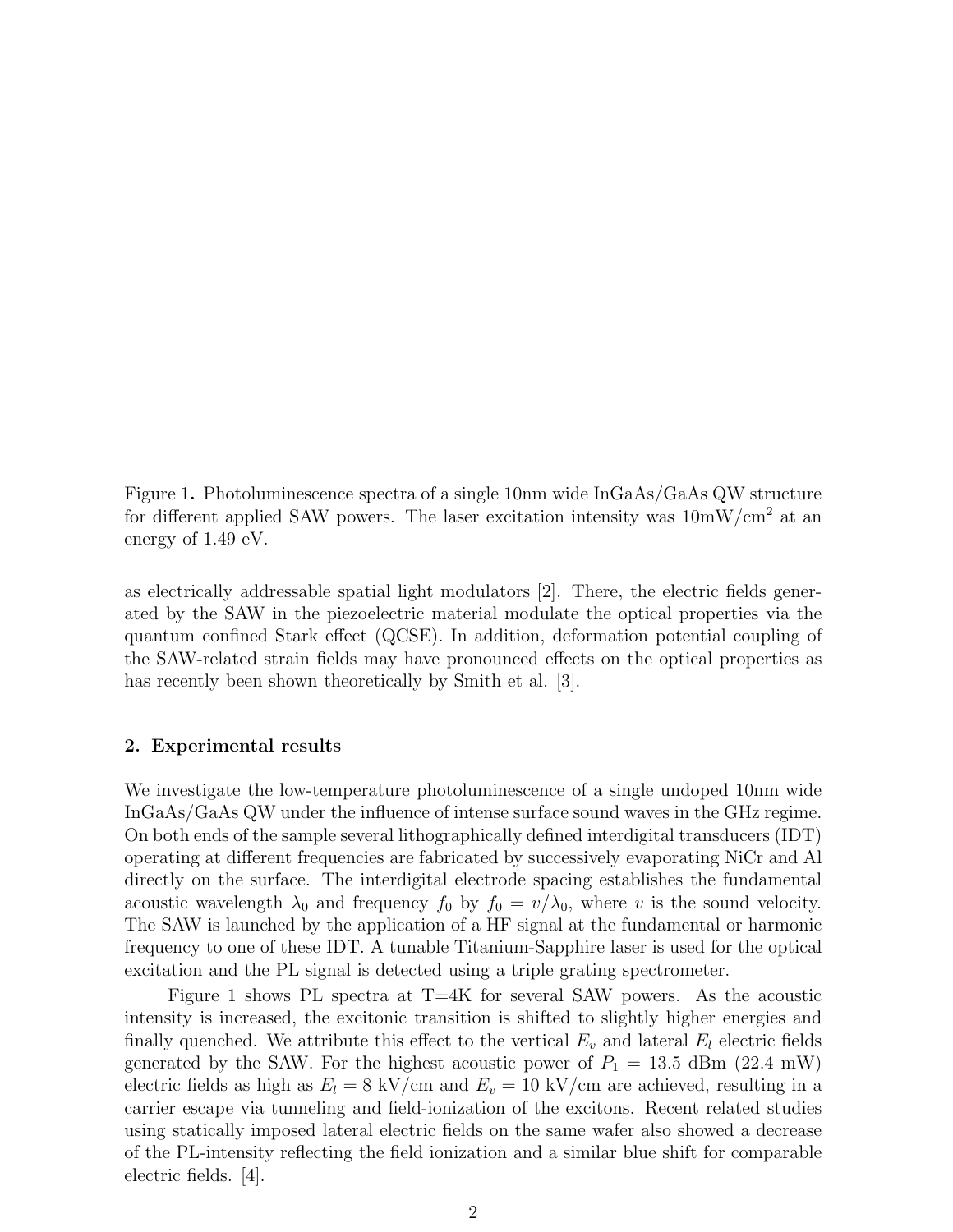Figure 2. (a) Photoluminescence intensity as a function of the SAW frequency applied to a 4-finger per electrode IDT. The 4 primary harmonic resonances manifest themselves in pronounced quenching of the excitonic transition and a decrease of the PL intensity. (b) PL intensity on a free and a metallized part of the surface as a function of the applied acoustic power. The screening of the lateral piezoelectric fields by the semitransparent metallization results in a partial recovery of the PL signal.

In Fig. 2(a) we plot the PL intensity as a function of the SAW frequency using a multi-frequency IDT on a different sample. As the frequency is varied the decrease of the PL signal directly maps the frequency response of the IDT, thus clearly indicating the acoustic nature of the interaction. To distinguish between effects related to the different piezoelectric field polarizations, we used a thin semitransparent metallization on part of the sample which readily screens the lateral fields imposed by the SAW. This screening results in a recovery of the PL in comparison to the free surface as depicted in Figure 2(b). The influence of the vertical piezoelectric field and deformation potential coupling can thus be studied independently. A dramatic increase in linewidth for the highest acoustic powers used is also observed and attributed to the QCSE and deformation potential coupling which both influence the transition energies.

For the highest acoustic powers, the potential modulation caused by the lateral piezoelectric fields is strong enough to localize the spatially separated electrons and holes in the potential extrema of the conduction and valence band, respectively. As this spatial separation is of the order of  $\lambda_0/2 = 1.7 \mu m$ , the strongly diminished wavefunction overlap results in a pronounced reduction of the radiative transition probability. Figure 3 shows the PL intensity as a function of the acoustic power  $P_2$  for a constant power  $P_1 = 5.5$  dBm. As  $P_2$  is increased, the initially unidirectional wave is converted into a standing wave. The spatial separation of electrons and holes is thereby lifted which results in a recovered and increased PL signal. For  $P_2 \gg P_1$  the SAW becomes travelling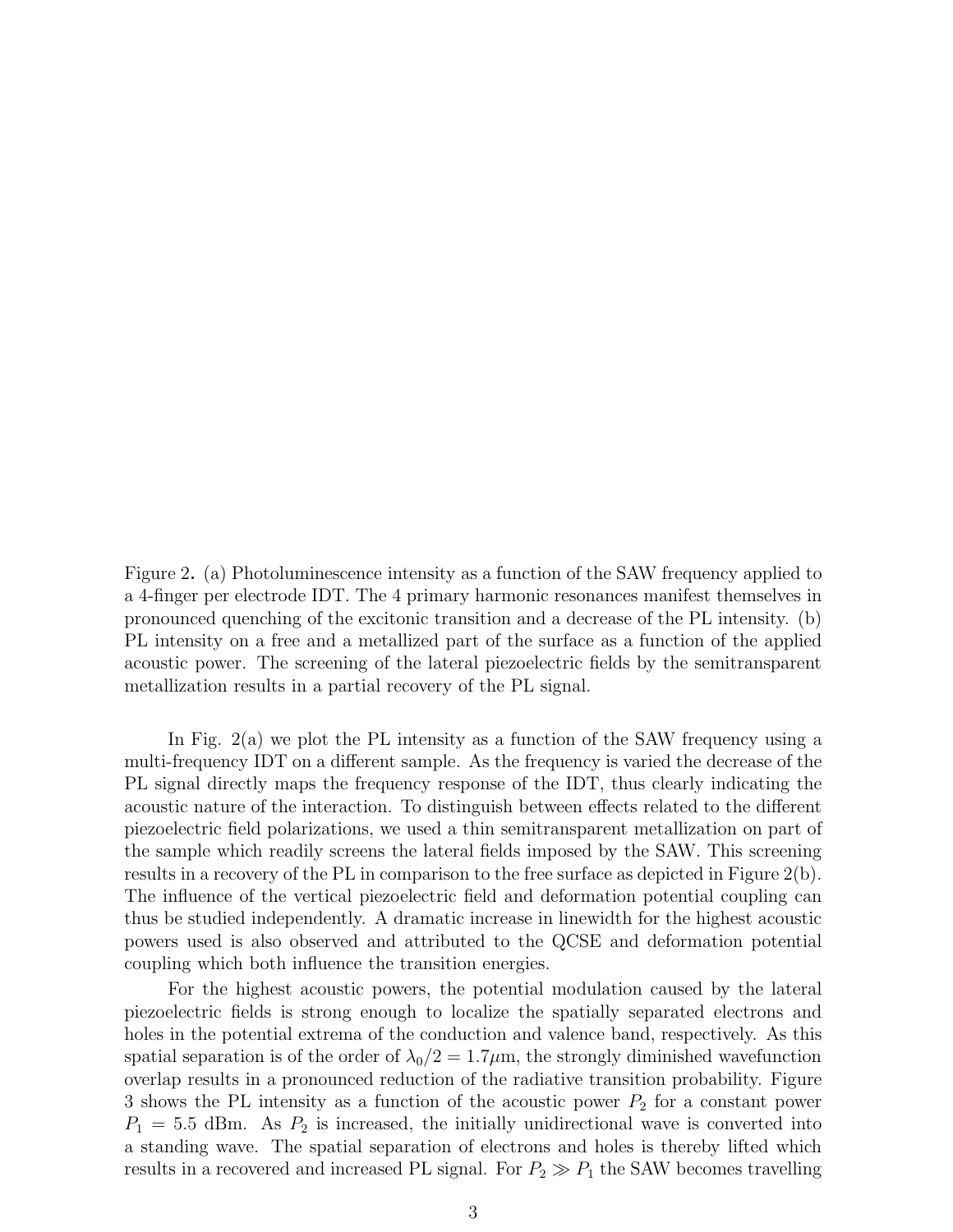<span id="page-3-0"></span>Figure 3. Photoluminescence intensity as a function of the acoustic power from IDT2 for a constant acoustic power  $P_1 = +5.5$  dBm. The SAW frequency was 840 MHz.

again with reversed propagation direction and larger amplitude. Hence, it efficiently transports the localized electrons and holes to the other side of the detection area which is indicated by the strong decrease in PL intensity.

We gratefully acknowledge useful discussions with A. Govorov and experimental help of M. Rotter and the financial support by the Deutsche Forschungsgemeinschaft (SFB 348) and the Bayerische Forschungsverbund FOROPTO.

### References

- [1] Wixforth A et al 1989 Phys. Rev B 40 7874 Rocke C et al 1994 Appl. Phys. Lett. 65 2422 Willett R L et al 1993 Phys. Rev. Lett. 71 3846
- [2] Jain F C et al 1989 IEEE Photonics Technol. Lett. 1 307 Gryba T and Lefebvre J E 1994 IEE Proc.-Optoelectron. 141 62 Han K Y et al 1992 Electron. Lett. 28 1795
- [3] Smith D L et al 1996 Phys. Rev B 53 1421
- [4] Schmeller A et al 1994 Appl. Phys. Lett. 64 330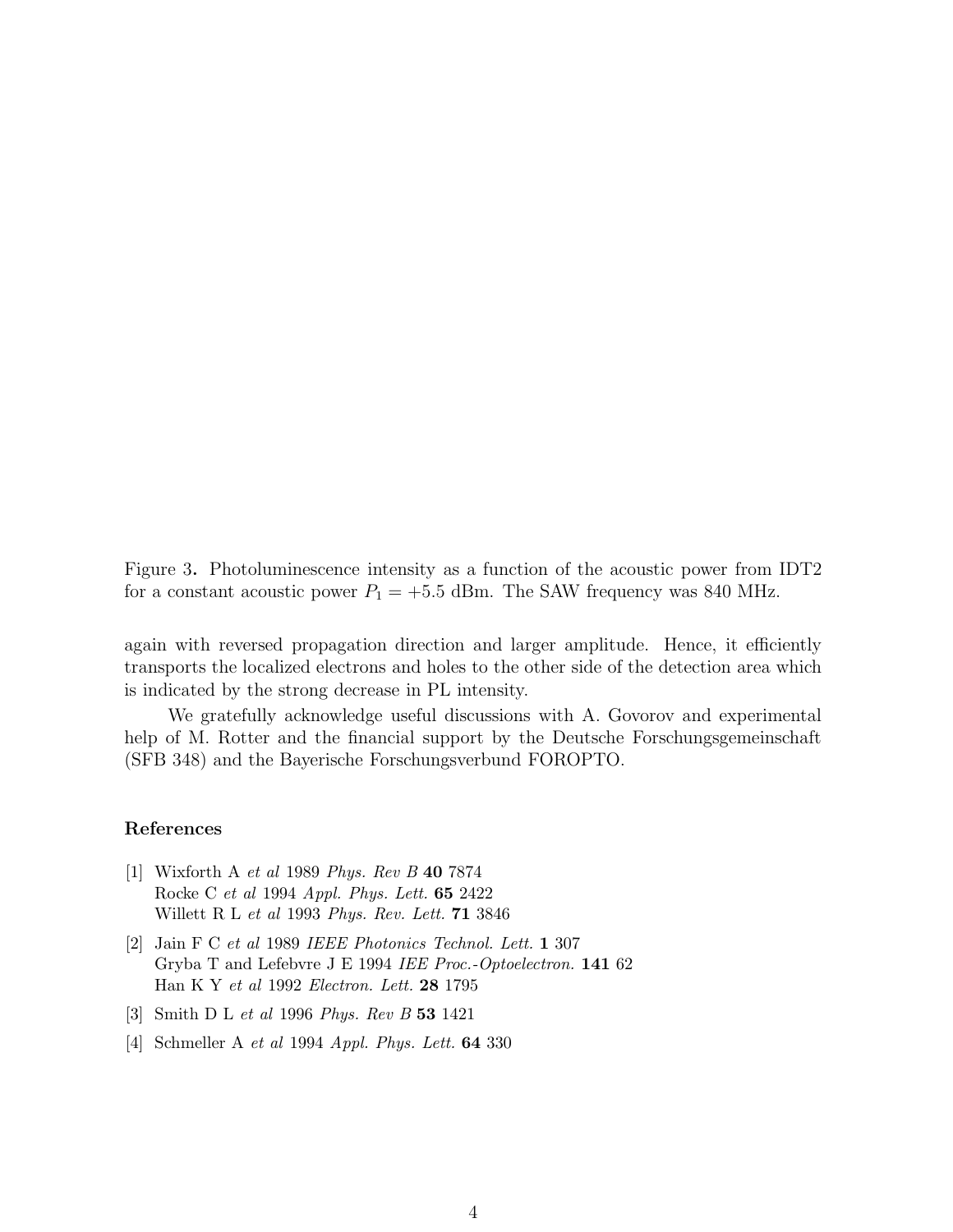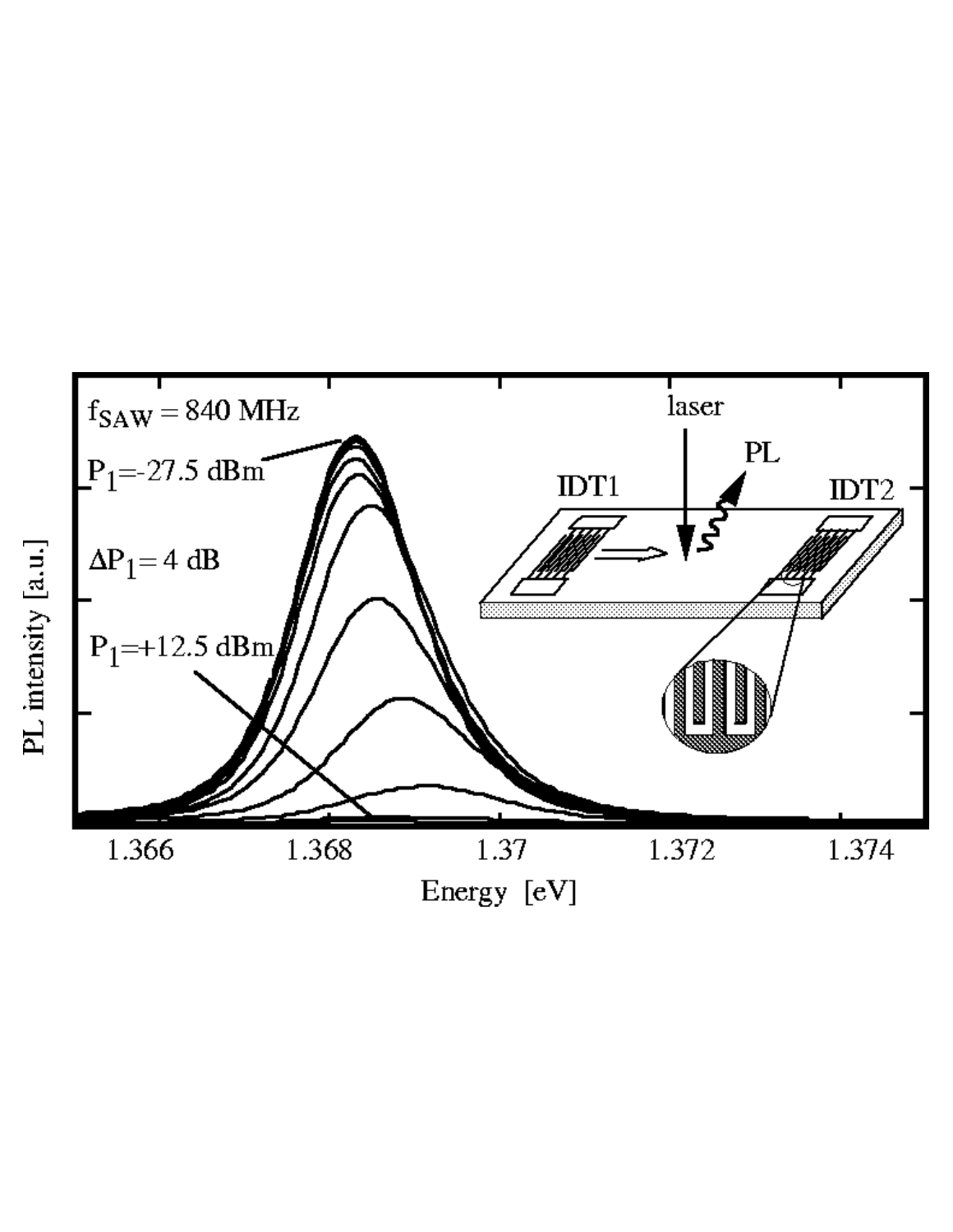